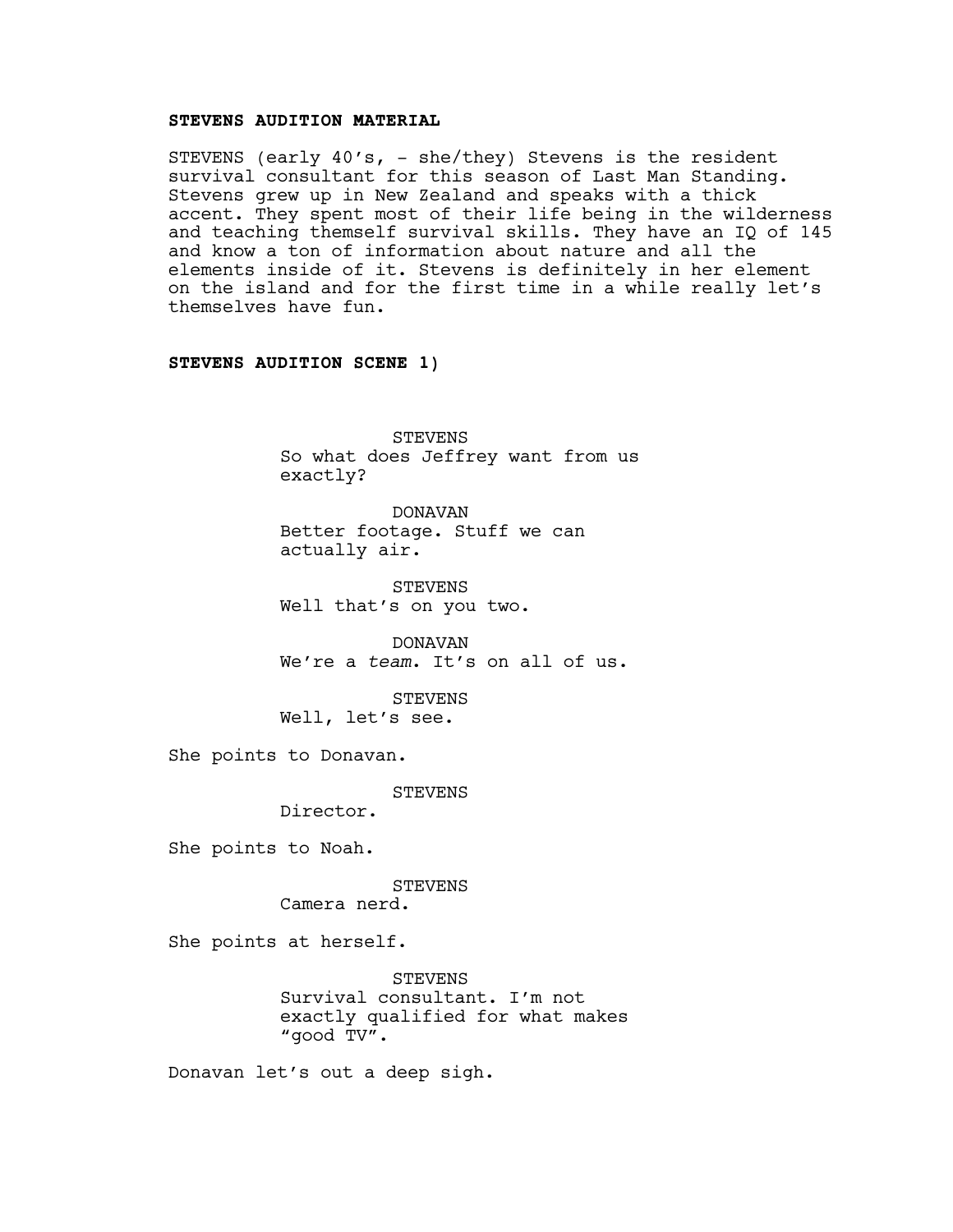DONAVAN Well you'd better start coming up with some ideas.

Beat.

STEVENS Hey, what about the kid?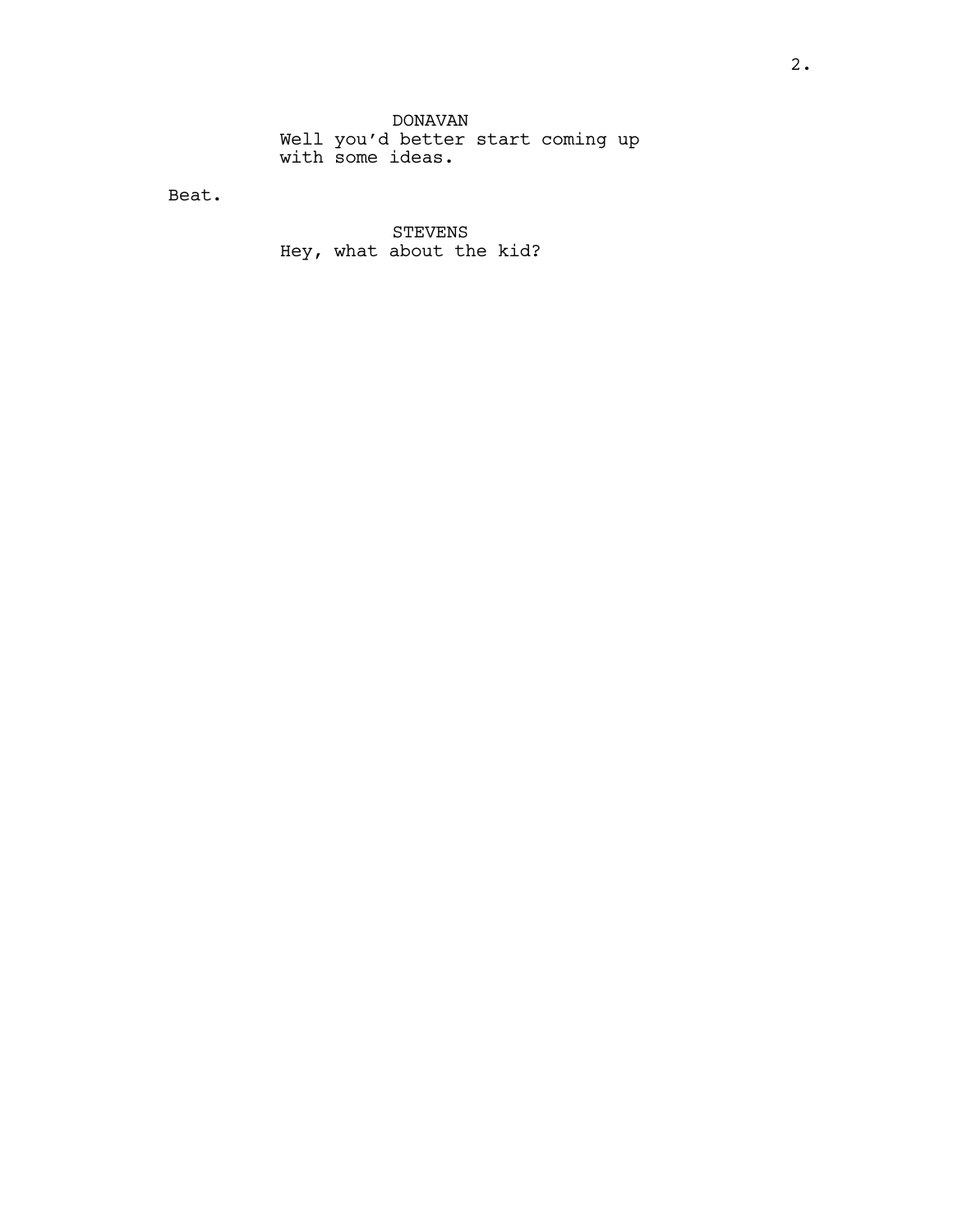#### **STEVENS AUDITION SCENE 2)**

DONAVAN No I'm serious Stevens, you're a damn genius.

NOAH God, kiss ass much?

STEVENS She's technically right though, my IQ is 145. I'm literally a genius.

NOAH And I am literally so bored of both of you.

DONAVAN Ignoring you Noah. How much longer till they hit water Stevens?

STEVENS Pretty soon actually. If they keep going straight they should find water in about 20 minutes. Their

next problem is gonna be finding food. Their fishing adventures have been...quite pathetic.

#### DONAVAN

No worries, production took care of that.

**STEVENS** 

How so?

#### NOAH

You'll see.

### DONAVAN

The team dropped a small herd of boar on the island before we got here.

### NOAH

Donavan!

STEVENS Oh right. The pigs right?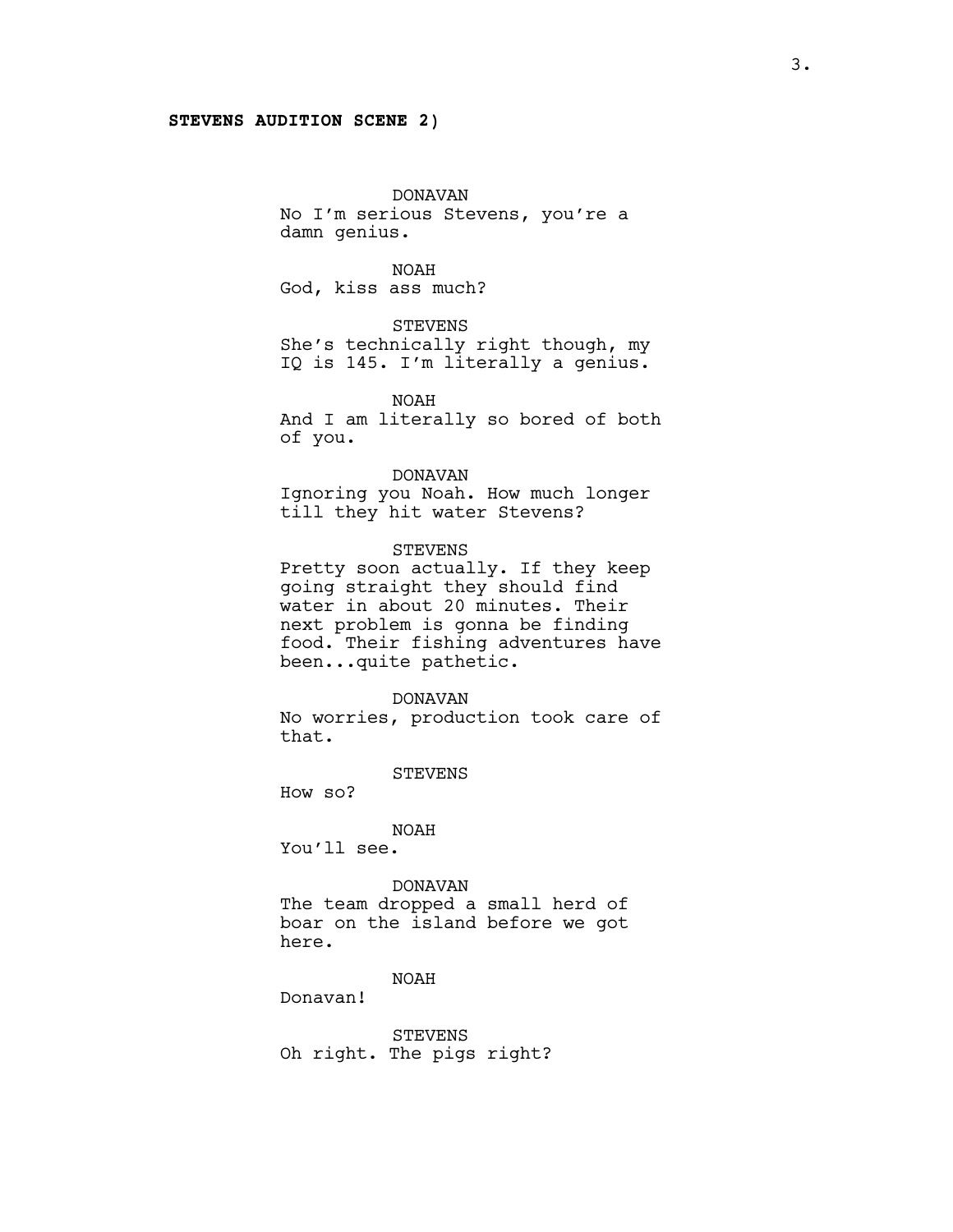DONOVAN Uh, yeah the pigs or boar or whatever.

STEVENS Wait, pigs OR boar?

DONAVAN Boar, pigs, what's the difference?

# STEVENS

Well...one is fairly intelligent barn animal that won't get in much more trouble than digging through garbage and is therefore the animal I suggested. The other can be an extremely territorial and sometimes violent animal that can weigh up to 220 pounds...

# DONAVAN

Please say that boar are the former...

STEVENS Uhm...for the sake of my job I wish I could but...no.

NOAH Well, this should be fun.  $\star$ 

#### STEVENS

What was Jeffrey thinking? We had a meeting about this!

NOAH Guess he got a little...BOAR-ED.

DONAVAN Noah...please, not now.

NOAH

No one appreciates my humor.

STEVENS

No, we do not.

DONAVAN So they are territorial but they aren't gonna like...kill them right?